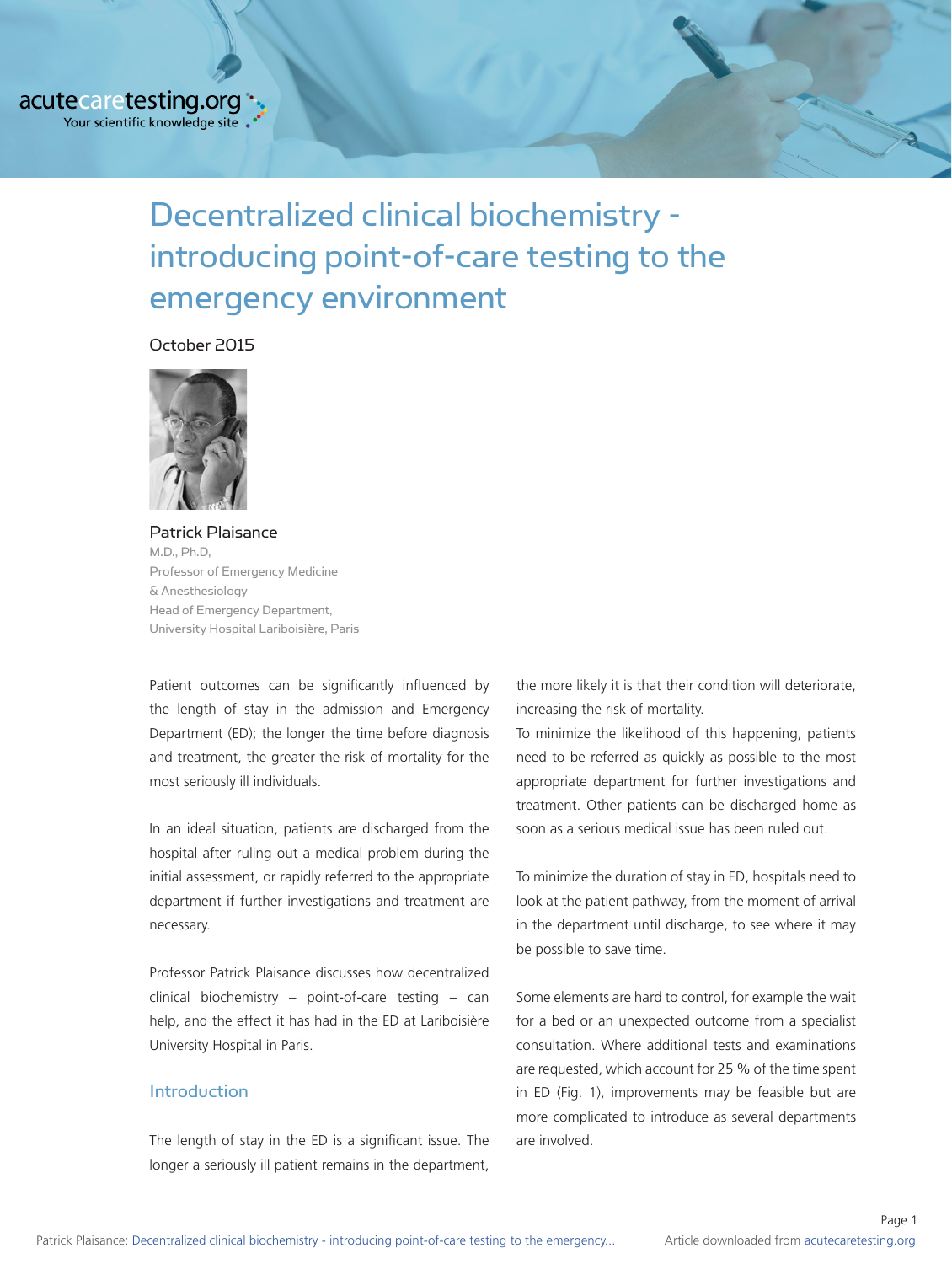

Fig. 1: The percentage ED waiting time for each part of the patient pathway.

Then there is the biology journey  $-$  the analysis of biological fluids – which can be a complex, timeconsuming procedure. A medical requisition is needed, where medical staff collaborate to ensure samples are taken soon after arrival and sent to the central laboratory for analysis straight away.

If samples are stored prior to transfer to the laboratory, and there is a delay while the analysis is performed and the results validated and reported, meeting recommended turnaround times (TAT) can be challenging.

For example, the Clinical and Laboratory Standards Institute states that blood gas analysis results should be available within 30 minutes, and it is a similar situation for cardiac biomarkers, where the European Society of Cardiology recommends a TAT of 30 minutes for troponin, although 60 minutes is considered acceptable.

If troponin results cannot be generated within 60 minutes, then a decentralized laboratory may be the solution.

#### Making the case for decentralized biology

Decentralized clinical biochemistry is a topic of great interest, enabling ED doctors and other paramedical staff to perform rapid point-of-care testing (POCT), helping to meet TAT targets. But how do we expect to benefit from it and be sure of its reliability?

There are two major pinch points in the emergency department: biochemistry testing and imaging. In both cases, waiting times can have a considerable impact on the duration of stay, which can be doubled, tripled, or even quadrupled.

It may be difficult to reduce waiting times for procedures such as ultrasound and MRI scans, which are timeconsuming and require a radiologist to perform and interpret the examination; therefore the focus needs to be on decentralized clinical biochemistry – the implementation of testing at the point of patient care.

As far back as 2001, McCord et al [1] published an evaluation of point-of-care measurement of a panel of cardiac markers – myoglobin, creatine kinase (CKMB) and troponin  $I$  – compared to a central laboratory strategy to rule out acute myocardial infarction (AMI) in patients presenting at the emergency department.

In patients with non-diagnostic ECGs, CKMB, troponin I and myoglobin were measured on arrival at the ED and at 90 minutes, 3 and 9 hours, using a point-of-care device.

Standard central laboratory testing of CKMB was performed at the same time intervals, and the sensitivity and negative predictive values of the different approaches compared.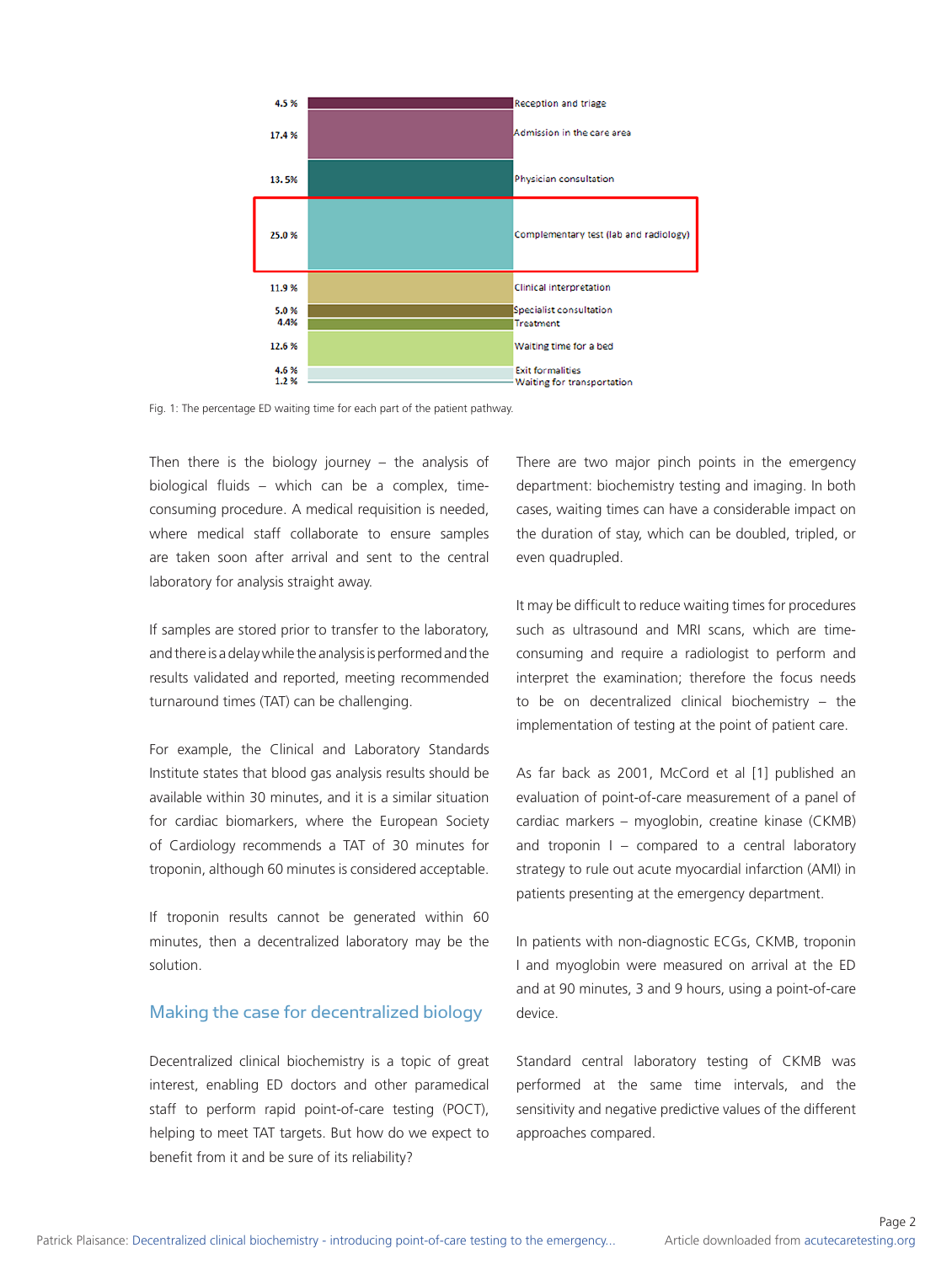Monitoring a combination of myoglobin and troponin I using POCT demonstrated a sensitivity and negative predictive value at 90 minutes of 96.9 % and 99.6 % respectively, allowing AMI to be rapidly excluded within 1.5 hours of presentation at the ED.

Neither the sensitivity nor the negative predictive value was improved by measuring CKMB, or additional testing at 3 hours. Crucially, the median time from sampling to results was reduced from 71 minutes for central laboratory testing to just 24 minutes for the point-ofcare device, a difference of almost 50 minutes.

In the UK, Goodacre et al [2] reported the results of a multicenter study investigating whether using a point-ofcare cardiac biomarker panel would increase the rate of successful discharge home after emergency department assessment, reducing the length of stay in the ED.

Patients presenting with acute chest pain due to suspected AMI underwent diagnostic assessment using a pointof-care biomarker panel comprising CKMB, myoglobin and troponin I, measured at baseline and 90 minutes, compared with standard central laboratory testing.

Point-of-care assessment was shown to increase successful discharge home and reduce the median length of stay, significantly decreasing the number of patients remaining in the department after 4 hours, although overall hospital bed use was unaltered.

Lee-Lewandrowski et al [3] investigated the effect of point-of-care testing for D-dimer, successfully showing that although the number of patients presenting at the department was fairly constant, the length of stay decreased from almost 8.5 hours to just over 7 hours.

Similarly, a 2013 publication by Jang et al [4] reported that point-of-care testing of a comprehensive metabolic panel considerably decreased the duration of stay.

Patients were classified according to the Emergency Severity Index (ESI), and all ESI 1 patients – critically ill individuals requiring immediate treatment – were excluded from the study.

Compared with central laboratory testing, point-ofcare testing reduced the length of stay in the ED, an effect that was particularly noticeable with ESI 2 and 5 patients, which saw a decrease of 115 and 122 minutes respectively.

Point-of-care testing also has an impact on patient referrals and admissions. Lee-Lewandrowski [3] reported that POCT not only decreased the length of stay, but reduced the number of patient admissions from 36.5 to 22.7 %, a significant change with benefits for both patients and the hospital.

Early rule-out of a medical problem provides peace of mind and allows patients to be discharged sooner, allowing those individuals requiring further investigation to be referred more quickly to a short-stay observation unit, often avoiding admission to a ward.

## Implementing decentralized clinical biochemistry

The ED at Lariboisière University Hospital in Paris, France, cares for around 72,000 adult patients each year, as well as further 20,000 individuals attending the associated Policlinic.

Within the department there is a reception area, a medical-traumatology care unit, a Service d'admission des urgences vitales (SAUV) unit for life-threatening emergencies, and a Unité d'Hospitalisation de Courte Durée (UHCD), a 24-bed short-stay unit.

To help minimize waiting times, the department operates a fast-track pathway where a referral doctor prescribes relevant biological examinations and "advance" reports, so that test results are readily available by the time the patient reaches the appropriate treatment unit.

While prescribing tests and reports may be easy, implementation is not always straightforward. Lariboisière University Hospital is located in a historic building which, although very attractive, has practical limitations.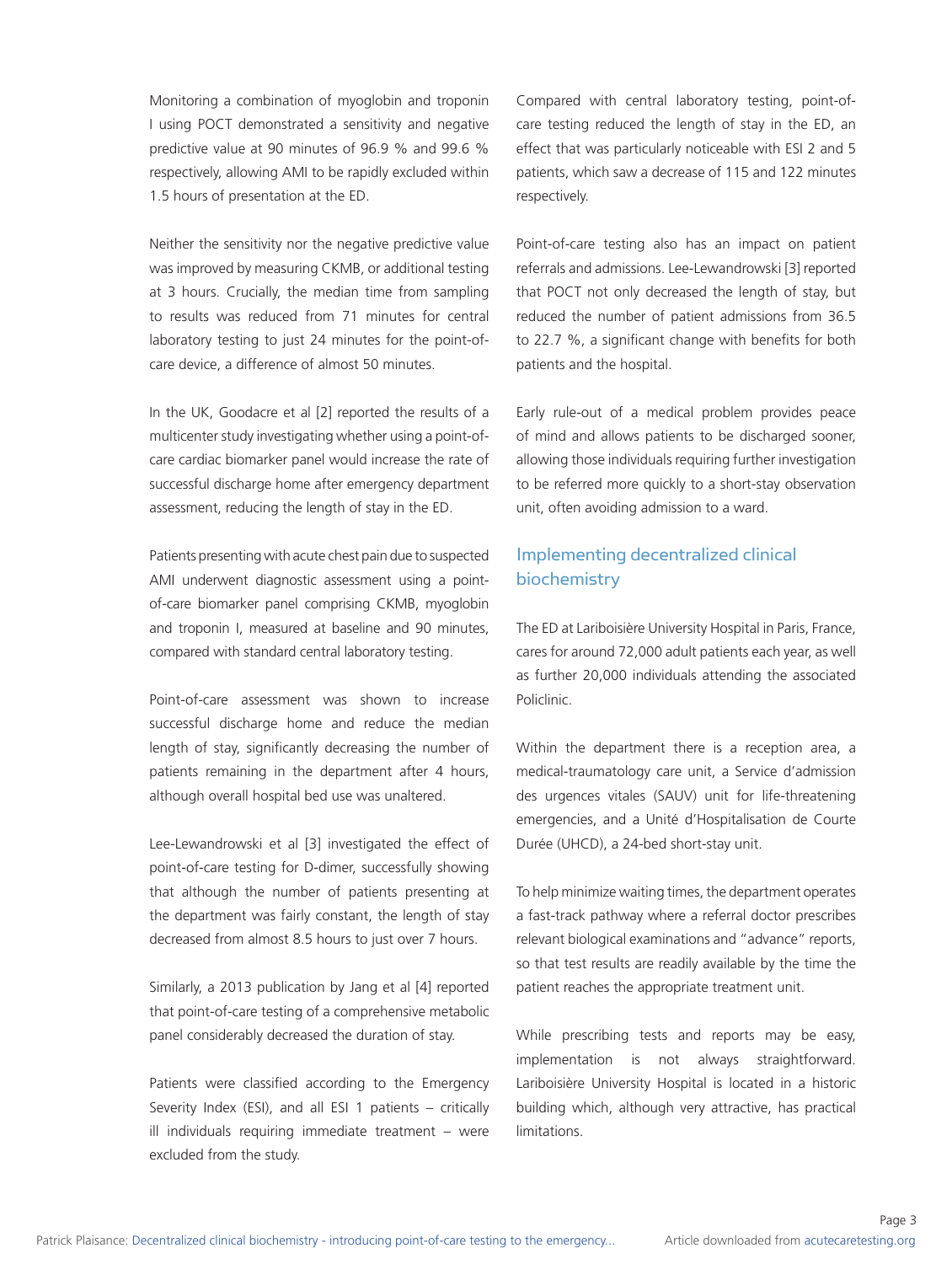

*\* Laboratory tests, X-rays, Tomodensitometry, echography*

To try to decrease the length of stay, the department focused on improving those elements of the patient pathway likely to provide the most benefit, beginning with biological tests.

Two instruments were installed in the SAUV unit – an immunoassay analyzer and a blood gas analyzer – connected to the laboratory software to enable remote monitoring by the biochemists and hematologists responsible for results.

Doctors, paramedical staff and laboratory scientists collaborated to define precise indications for pointof-care testing and establish an appropriate protocol, measuring troponin, D-dimer, blood gases and carboxyhemoglobin, and monitoring for kalemia.

All 70 nursing staff were taught to use the instruments, with four reference nurses receiving advanced training, allowing them to perform maintenance procedures. Based on training level, individual instrument access codes were issued, to ensure traceability.

#### Establishing the benefits

A 6-month evaluation study was undertaken, analyzing all samples by both POCT and central laboratory testing, with the exception of blood gases where immediate results were required.

Good communication between the emergency department and the laboratories, with clearly defined responsibilities – practical and financial – was essential from the onset.

The analyzers were checked every morning by the nurses, who assumed responsibility for taking patient samples, placing them on the instrument for analysis and collecting the results.

Maintenance, replenishment of consumables and quality checks were overseen by managers, and stock control by the biochemistry and hematology laboratories.

During the course of the study, the need to train new staff early on to ensure that there was always sufficient

Page 4

Fig.2: LOS: Lenght of stay in the Emergency Department.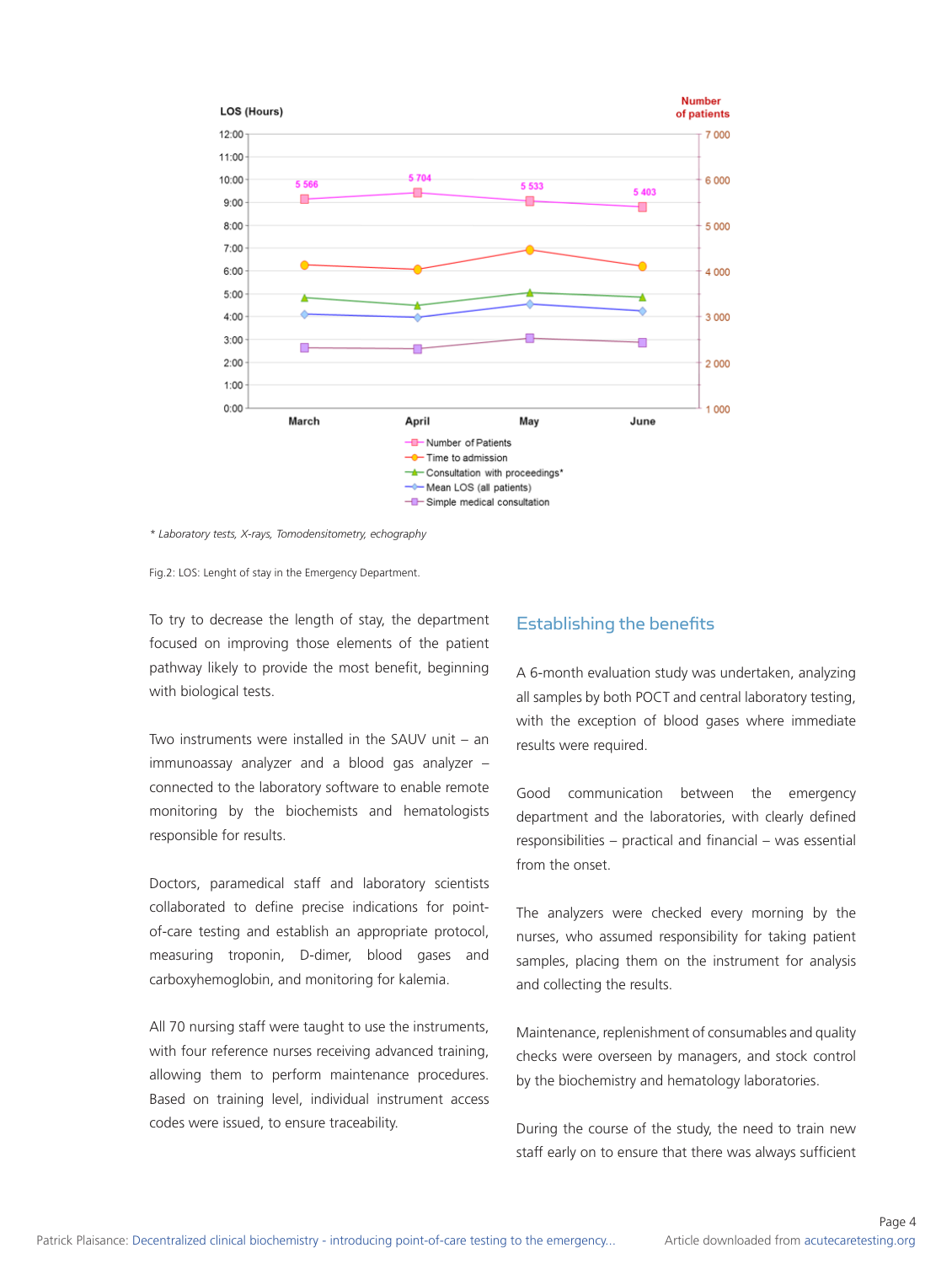cover for nurses on leave was highlighted. There was also a minor issue with clots forming due to failure to mix the samples before analysis, which was swiftly resolved.

Instrument location was another factor to consider – a dust-free site is required  $-$  as well as the practicalities of having two laboratories, with different consultants, managing the same instrument.

Department staff were very happy with the analyzers, finding them easy to use, and results were available much sooner, making the patient pathway more fluid.

All results were validated by the central laboratories. The biochemistry laboratory found that POCT troponin testing had a negative predictive value of 100%, and despite the instrument being readily available in the emergency department, the number of tests carried out remained the same as before; there was no unnecessary additional testing.

In hematology, the number of tests was also comparable to centralized clinical biochemistry, and the correlation between POCT and laboratory results for D-dimer was excellent.

The laboratory went on to perform a more detailed study, reporting good correlation between results for whole blood versus plasma with both citrate and EDTA anticoagulants.

When the overall study results were reviewed, POCT had decreased the time to result by over 1.5 hours compared to central laboratory testing, reducing LOS in ED from 6 hours to around 4.5 hours.

Length of stay was even reduced for high-dependency ESI 2 patients, as diagnosis and referral to a continuous or intensive care unit was much quicker.

# When should decentralized biology be adopted?

A number of factors were taken into consideration when deciding to adopt POCT and which analytes to measure. Firstly, without an in situ laboratory, taking a sample, transporting it to the central laboratory and then waiting for the results is time-consuming and can cause a delay of more than 2 hours.

In this situation, it makes sense to consider POCT. For patients presenting with cardiac-sounding chest pain and an inconclusive ECG, monitoring cardiac biomarkers has the potential to aid early rule-out, allowing the patient to be more rapidly discharged or referred.

Blood gas analyzers, already used in intensive care to monitor patients with dyspnea, could be used to monitor patients on non-invasive ventilation, as well as metabolic disorders such as diabetes and kalemia.

For most tests, results are available in less than 20 minutes – which is far quicker than central laboratory testing – helping to avoid any unnecessary delay in diagnosis and treatment.

#### Conclusion

Decentralized clinical biochemistry offers many potential benefits, particularly in a suboptimal hospital environment with long distances between wards and laboratories and no pneumatic tube transport system, leading to delayed results.

Careful examination of each individual link in the workflow is necessary to establish the extent to which decentralized clinical biochemistry may be able to save time.

The point-of-care tests offered should reflect the patient traffic and conditions most commonly seen in the department, and it is vital to interact with the biologists, who validate and sign off all results.

In SAUV, there is a great deal of interest in point-of-